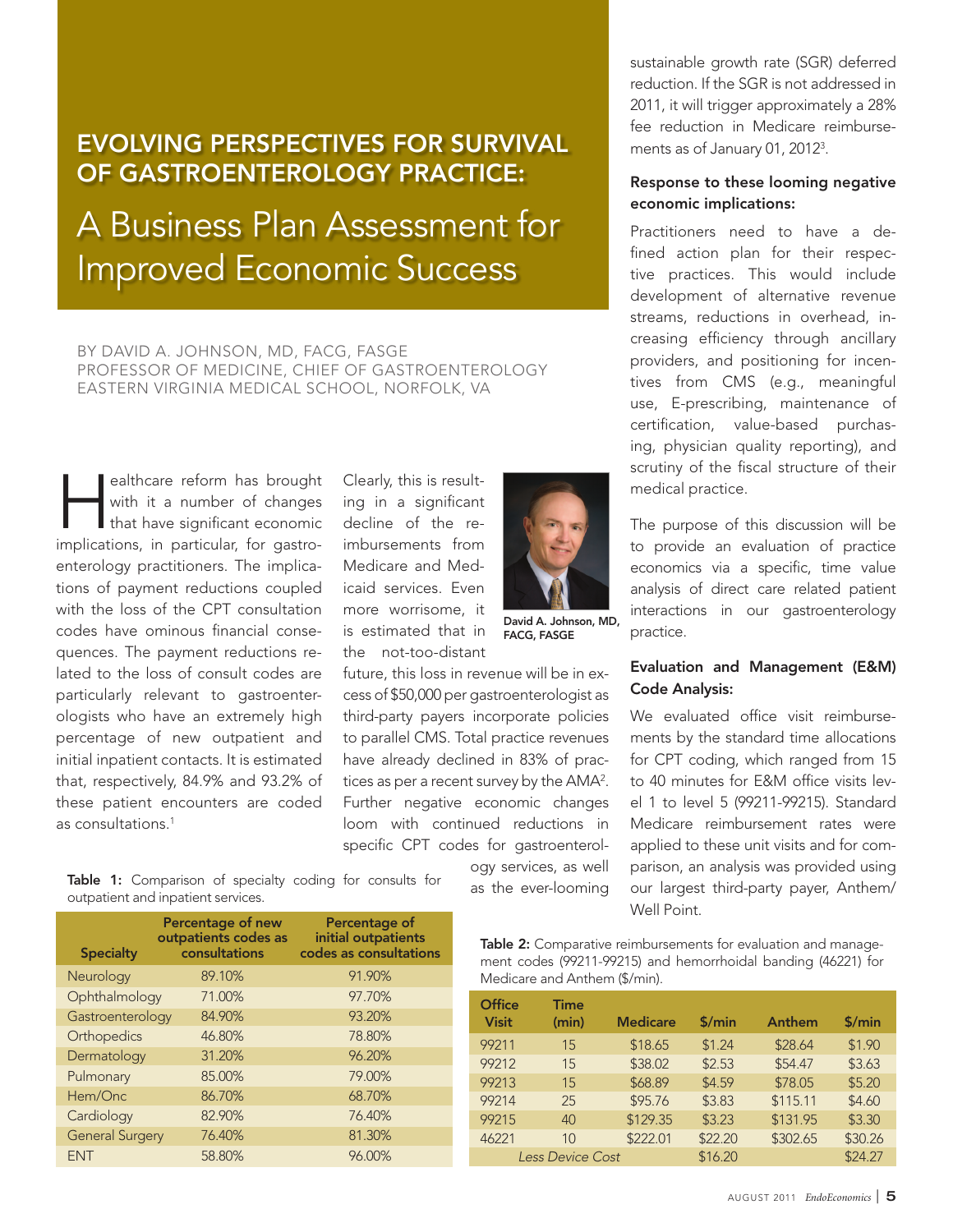Further adjustments were made to provide a dollar-per-minute (\$/min) analysis for each of these timed visits. Additionally, we included an office-based procedure of hemorrhoid banding (CPT code 46221), which can be done either in our office or in our office endoscopy suite. For this procedure, we use the CRH O'Regan System™ (CRH Medical, Vancouver, BC, Canada - http://www. crhsystem.com/md-program.html)

By the analysis of revenues generated, it was clear the peak \$/min reimbursement for E&M codes was for level 3 coding (99213). This was evident both for standard Medicare rates, as well as for the private payer, Anthem. For Medicare, the \$/ min allowable reimbursements were second highest for a level 4 visit (99214), followed by diminishing amounts for level 5 (99215). Interestingly, there was a higher \$/min charge at the level 2 visit (99212) for Anthem reimbursement compared to a more complex level 5 visit (99215).

Across all comparisons, hemorrhoid banding (46221) provided a significant dollar-per-minute reimbursement advantage with a range of 5 to 20 times greater from Medicare, and 5.8 to 15 times greater from Anthem. Even when the device cost of the CRH O'Regan System™

was subtracted from the reimbursement levels, these favorable reimbursement advantages persisted from Medicare at 16.2 \$/ min and from Anthem at 24.3 \$/min compared to the highest reimbursements for E&M visits (99213) at 4.59 \$/min and 5.20 \$/ min, respectively.

# Office Endoscopy Versus Hemorrhoid Banding Analysis

As gastroenterologists view endoscopy as their most lucrative reimbursement, we also analyzed the endoscopy reimbursements for our highest volume procedures (endoscopy and colonoscopy) versus hemorrhoid banding. Virginia is a state with a certificate of need (CON) restriction, which for the most part, precludes physicianowned ambulatory surgical centers (ASCs). Accordingly, office endoscopy is performed at negotiated rates (for facility and tray charges) without the advantage of a designated ASC status. It should also be noted that the Medicare reimbursements for office endoscopy do not reimburse separately for a facility fee as is done for ASC or hospital outpatient departments. As such, the Medicare fee for office endoscopy includes both the professional and office expense components.

In our office endoscopy, due to differences in the staffing, we book intervals of 30 or 45 minutes depending on which room is utilized. The analysis was thereby done for both room utilization assessments. Upper endoscopy (CPT 43235) and colonoscopy (CPT 45378) were compared with hemorrhoid banding (CPT 46221).

Of note, hemorrhoid banding reimbursement is somewhat higher if done

Table 3: Comparative reimbursements for endoscopic procedures and hemorrhoidal banding with adjustments for costs (\$/min).

| <b>Procedure</b> | <b>Time</b><br>(min) | <b>Medicare</b> | \$/min   | Anthem   | \$/min   |
|------------------|----------------------|-----------------|----------|----------|----------|
| 43235            | 30/45                | \$272.18        | \$9.07/  | \$680.86 | \$22.70/ |
| (EGD)            |                      |                 | \$6.05   |          | \$15.13  |
| 45378            | 30/45                | \$362.15        | \$12.97/ | \$800.29 | \$26.68/ |
| (Colo)           |                      |                 | \$8.04   |          | \$17.78  |
| 46221 (HB)       | 10                   | \$222.01        | \$22.20  | \$302.65 | \$30.20  |

Less Cost

Endoscopy per case overhead equal to \$168.40

| <b>Procedure</b> | Time<br>(min) | <b>Medicare</b> | \$/min            | Anthem   | \$/min              |
|------------------|---------------|-----------------|-------------------|----------|---------------------|
| 43235<br>(EGD)   | 30/45         | \$272.18        | \$3.46/<br>\$2.31 | \$680.86 | \$17.08/<br>\$11.39 |
| 45378<br>(Colo)  | 30/45         | \$362.15        | \$6.46/<br>\$4.31 | \$800.29 | \$21.06/<br>\$14.04 |
| 46221 (HB)       | 10            | \$222.01        | \$16.20           | \$302.65 | \$24.26             |

in an ambulatory surgical center by a margin of approximately \$50 to \$75, however this was not included in this analysis given the office based location.

As shown in Table 3, \$/min reimbursements were higher for colonoscopy than for upper endoscopy, but across all comparisons, hemorrhoid banding demonstrated a consistent advantage with an approximate 2 to 4 times increase based on Medicare rates and 0.1 to 2 times increase for the Anthem reimbursements.

When adjusted for the per case endoscopy overhead and hemorrhoid banding costs, the reimbursement advantage of hemorrhoid banding became even more apparent, ranging from 2.5 to 8 times greater from Medicare (dependent on the 30 versus 45 minute room) compared to EGD or colonoscopy. Similarly, this advantage was also evident for the Anthem reimbursements with a value of 0.2 to 2.2 times greater \$/min for hemorrhoid banding.

### Implication of No-Shows:

Clinicians would agree that maximal time efficiencies are contingent on an on-time schedule. This is dependent not only on the care provider being on schedule, but also the patient arriving

> on time to allow adequate intake processing and preparation for the visit or procedure. The financial impact of a "no-show" on the actuarial analysis of our practice revenue revealed some very interesting findings.

> Focusing on the evaluation of the E&M codes showed that the greatest \$/min reimbursement rates, incorporating the effect of one no show/hr, were greatest for the level 3 visit (99213).

> This is evident for both Medicare and Anthem analyses. It